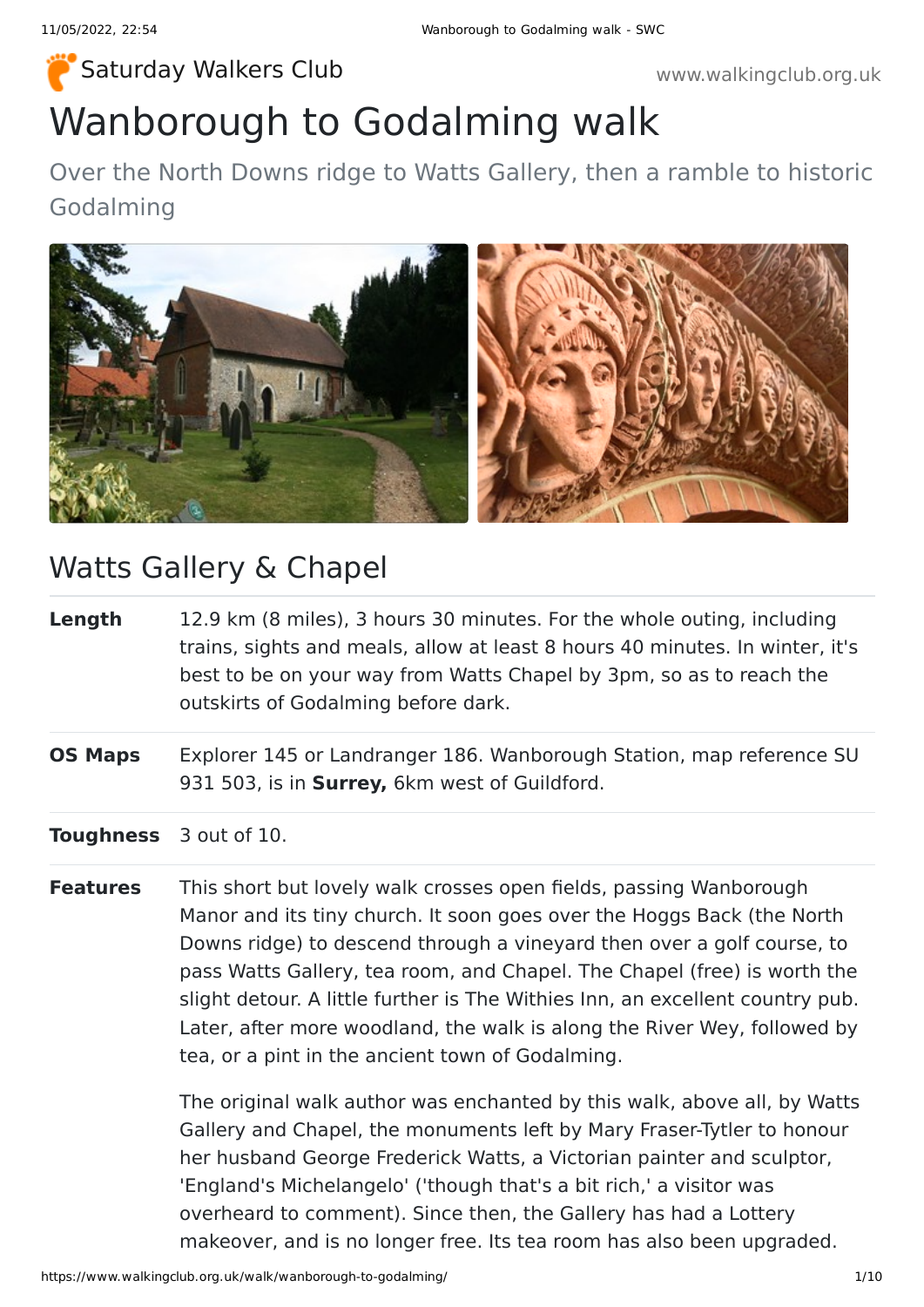The paths shortly after the start of the walk, and above the River Wey towards the end, are often waterlogged or very muddy in winter, so don appropriate footwear.

On top of the Hoggs Back, you have to cross the A31 dual carriageway, but there is a safe place to wait in the middle: you just have to be patient and wait for a break in the steady traffic.

**Walk Options** There is an hourly Guildford-Godalming bus service from Watts Gallery.The Watts Gallery staff may also be able to help you call a taxi, or you could take a taxi from Withies Inn.

> For those wanting to walk long, on arriving in Godalming you can continue your walk alonside the River Wey on its tow path all the way to Guildford. This adds 4 miles to the walk.

**History Wanborough** ('bump-barrow') may be named after a Bronze Age burial site on the Hog's Back. A Wanborough manor and chapel are said to have belonged to King Harold's brothers and to have been ransacked by William the Conqueror's army marching up the Hog's Back. The present **manor house** was built in the eighteenth century. During the war it was a training centre for 'the members of the European Resistance Movement who served behind enemy lines in special operations, facing loneliness and unknown dangers in the cause of humanity'.

> **Wanborough Church,** one of the smallest in Surrey, was rebuilt by the Cistercian monks of Waverley Abbey in 1130, and was visited by pilgrims passing along the Pilgrim's Way.

**Railway bridge with crosses**. Brian Beaumont-Nesbitt writes: "When Surrey C.C. wanted to build a by-pass through the Watts property, Mary Watts refused, then finally agreed - if the bridge was designed by Lutyens. It dates from 1931; the Vic Soc says it is 'an excellent example in miniature of Lutyens' interest in geometry. The tunnel surrounds, created with a sequence of stepped arches, are skilful exercises in perspectival adjustment - the vertical walls are battered, the centres of the arches are not the same, and the horizontal planes also taper." The original railings of oak cantilevered out had to be replaced by metal safety rails, but the two crosses over the Pilgrims Way have been renewed."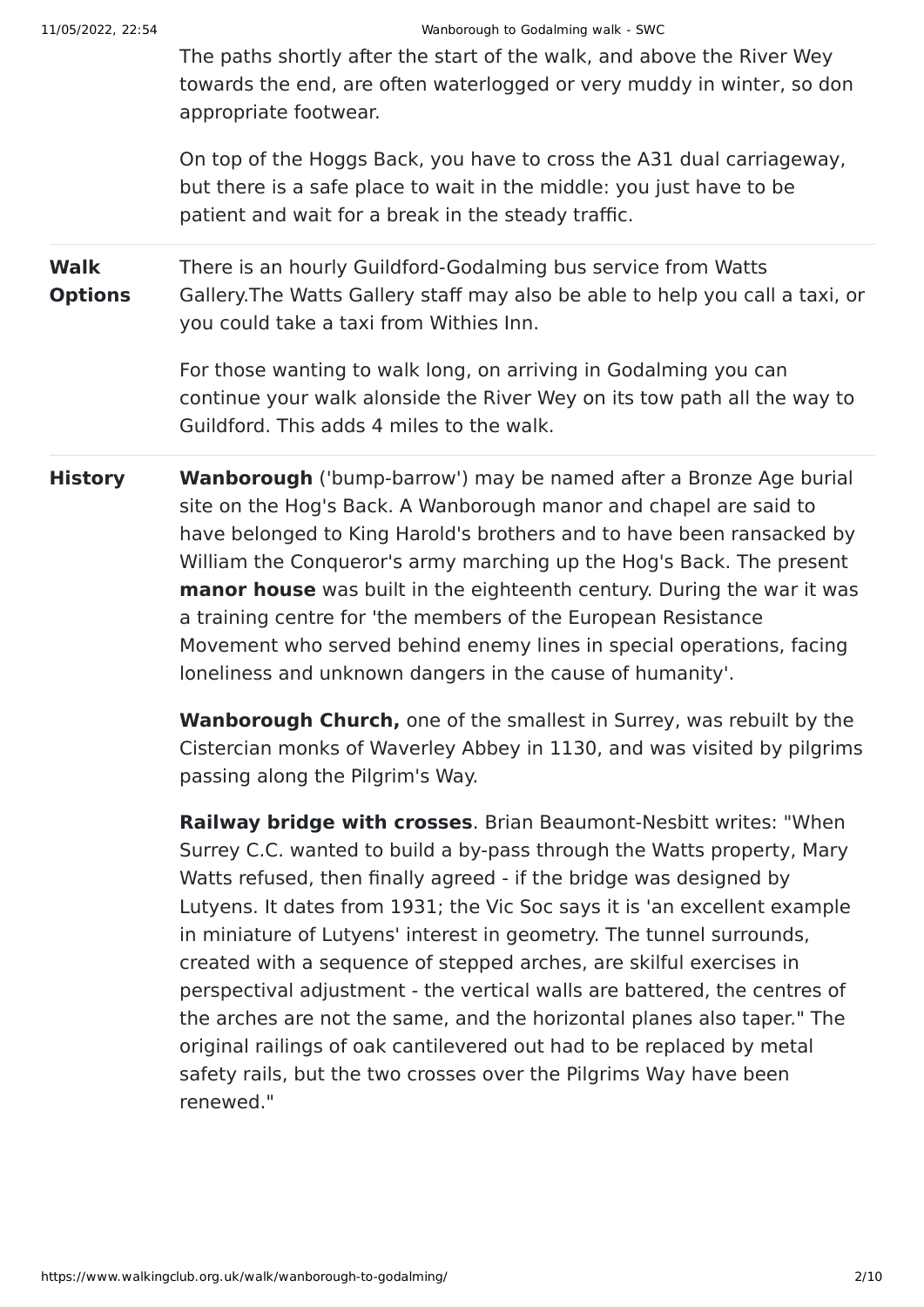#### 11/05/2022, 22:54 Wanborough to Godalming walk - SWC

[Watts Gallery,](http://www.wattsgallery.org.uk/en-gb/visit/) Down Lane, Compton, tel: 01483 810235. Open Monday to Sunday between 10.30am and 4pm. Admission (2022): £14.95 incl. gift aid; £7.45 for Art Fund Members. If you visit, look out for a vast sculpture of Watts' lifelong friend Tennyson (with his wolfhound), allegorical paintings of Time, Death and Judgement, political paintings of hunger and some coy nudes. Watts' most famous painting is the Rossetti-like portrait of the actress Ellen Terry, called 'Choosing' (would she give up the stage for him?). Their marriage, in 1864, is said never to have been consummated; he was 46 and she just 16.

**Watts Chapel** was the project of his second wife, the artist and potter Mary Fraser Tytler, who designed this art nouveau masterpiece without previous architectural or building experience, inspired by the Home Arts and Industries Association, and with the help of local villagers. Every interior surface is covered with what Mrs Watts called 'glorified wallpaper' - angels and seraphs made out of gesso, a material which her husband used when rheumatism meant he could no longer handle wet clay. He is buried in the cloister behind the chapel. Admission is free, and it's open 9am (10am weekends) to 5pm daily.

**Godalming** is thought to mean 'field (-ing) of Godhelm' (the putative first Saxon to claim the land). It was a coaching town between London and Portsmouth, and a centre of trade in wool, stone-quarrying, timber, leather, paper, corn and brewing. The High Street has many halftimbered and projecting buildings.

On the north side of the churchyard of St Peter and St Paul in Godalming there is the **Phillips Memorial Cloister** designed by Thackeray Turner in 1913 with a garden by Gertrude Jekyll. Phillips was the chief wireless operator of the Titanic, who went down at his post on the ship.

**Travel** Take the train nearest to 10 am from **Waterloo Station** to **Wanborough,** changing at Guildford. Journey time around 50 minutes. There are three trains an hour from Godalming to Waterloo on weekdays and two an hour on Saturday and Sunday (2021-22 timetable). Journey time 45 minutes.

> Buy a day return to Wanborough and on the return journey also buy a single from Godalming to Guildford.

By car: There is free street parking near Wanborough station. Change at Guildford to return to your car. About 15 mins, 2 per hour, £4.50 in 2021.

**Lunch** For those who like a pub lunch, the suggested lunch stop is the Withies [Inn \(01483 421158\) in the village of Compton, a 16th century freehouse](http://www.thewithiesinn.com/),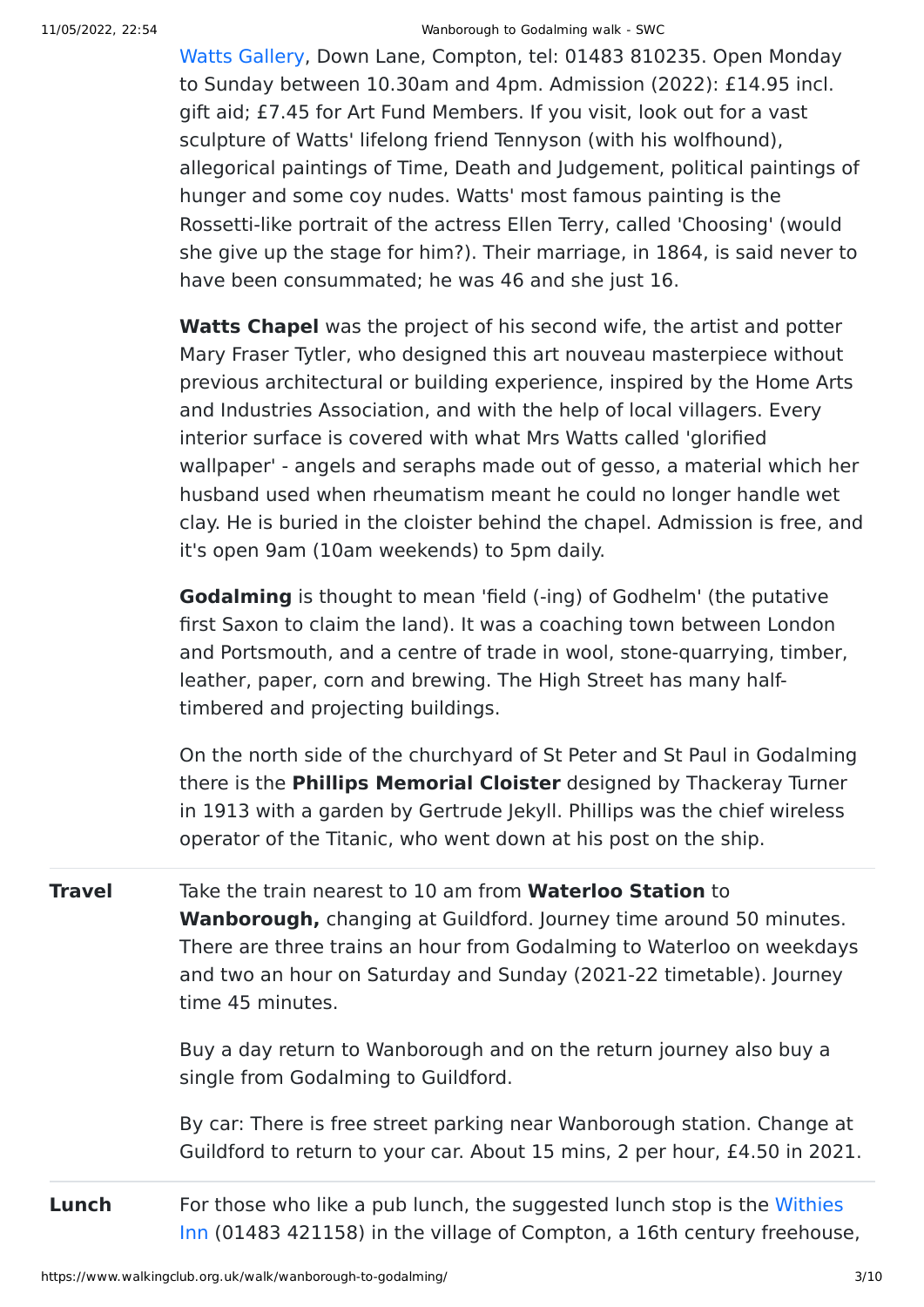#### 11/05/2022, 22:54 Wanborough to Godalming walk - SWC

some 7 km into the walk. **Post Covid lockdown 3** , 2021, the pub's extensive garden has reopened for outdoor dining. Indoor dining times are as follows: breakfast (pre-booking only) and afternoon tea (prebooking only): lunch - Monday to Friday 12 noon to 2.30 pm in restaurant and bar area; Saturday 12 noon to 2.30 pm in restaurant and to 3 pm in bar area; Sunday 12 noon to 2 pm in restaurant and to 3 pm in bar area. This is a very popular pub, and calling ahead to book is essential, both on weekdays and at weekends.

The pleasant [Watts Gallery Tea Shop](http://www.wattsgallery.org.uk/en-gb/visit/tea-shop/) (01483 811 030) is the alternative suggestion for lunch, open Monday to Sunday between 10-30am and 5pm, serving light meals and sandwiches. Their Welsh Rabbit and soups are recommended.

**Tea** The suggested tea stop in Godalming is the **Cafe Mila** (tel 01483) 808569) in Angel Court, just off the High Street, which is open until 5pm Monday to Saturday and 4pm on Sunday. The ground floor is the family area and upstairs reserved for adults. Other tea options include the usual suspects such as **Caffè Nero** at 69 High Street and **Costa Coffee** at 74 High Street.

> Another good tea stop is **Changing Perceptions Community Cafe and Workshop** (tel 01483 420436) at 133A High Street. Open until 5pm Monday to Friday, to 4.30pm Saturday, closed Sundays. This community project offers training and employment opportunities for those with disabilities. Its cakes in the cafe section are reported to be delicious.

For a pub, the best by far in Godalming for craft beer, real ale and cider is **The Star** (tel 01483 417717) on Church Street. Their burgers served from 5 pm are also excellent. Other pubs in town include **The Red Lion** on Mill Lane and the Wetherspoons **Jack Philip** on the High Street.

If you continue your walk to Guildford, your suggested tea stops are **Yvonne Arnauld Theatre** (tel 01483 569 334), open Monday to Saturday (closed Sundays) and **The Britannia pub** (tel 01483 572 160), which serves food all afternoon.

**Updates** No major changes to the route description, although an alternative start (drier under foot) is provided. This edition and update December 2021.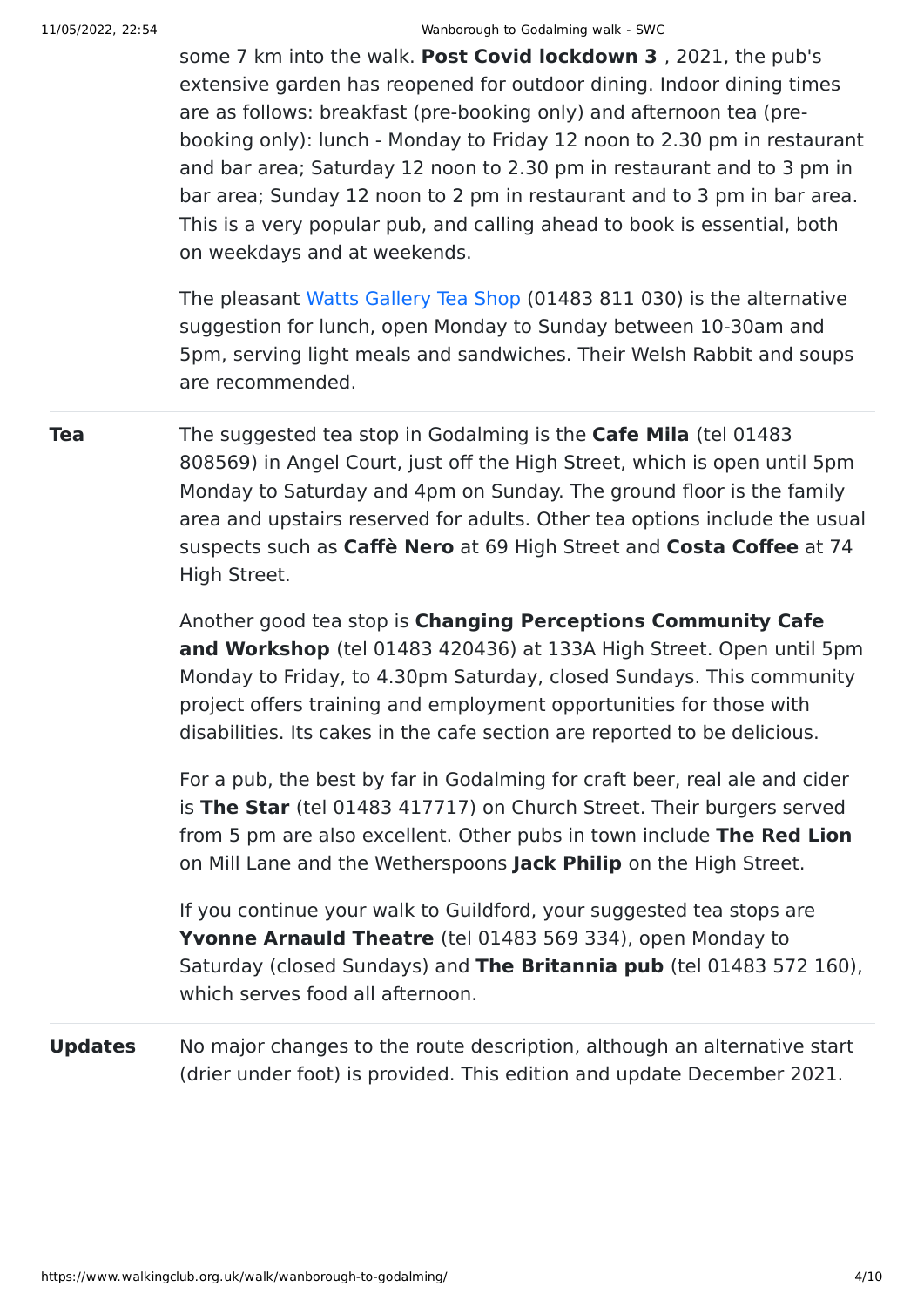The Watts Gallery reopened in 2015 after a Lottery funded rebuild and is no longer free of charge. However, paying the entry charge is well worth it for those with time to spare - the art on regular display, plus the exhibitions when on, are usually of the highest quality. Entry to the old Watts Gallery tea room, now a cafeteria, is free of charge. Entry to Watts Chapel is still free.

**Help Us!** After the walk, we would love to get your [feedback](https://www.walkingclub.org.uk/walk/wanborough-to-godalming/comments.html)

You can upload photos to the **[SWC Group on Flickr](http://www.flickr.com/groups/swc) (upload your** photos) and videos to  $\triangleright$  Youtube. This walk's tags are:

|                | > swcwalks<br>book1<br>walk2                                                                                                                                                                              |  |
|----------------|-----------------------------------------------------------------------------------------------------------------------------------------------------------------------------------------------------------|--|
| <b>By Car</b>  | FinishGU7 1EU<br><b>Start GU3 2ED</b>                                                                                                                                                                     |  |
| <b>Help</b>    | National Rail: 03457 48 49 50 • Travelline (bus times): 0871 200 22 33<br>(12p/min) • TFL (London): 0343 222 1234                                                                                         |  |
| <b>Version</b> | Feb-22<br><b>Marcus</b>                                                                                                                                                                                   |  |
| Copyright      | © Saturday Walkers Club. All Rights Reserved. No commercial use. No<br>copying. No derivatives. Free with attribution for one time non-<br>commercial use only. www.walkingclub.org.uk/site/license.shtml |  |

# Walk Directions

- 1. **[1]** Turn left out of **Wanborough Railway Station** , swing right with the road and in 80 metres turn right on the main road (Glaziers Lane) in a southerly direction for 200 metres to the junction where the main road continues - but you turn left on to Flexford Road.
- 2. In 50 metres, opposite Little Hay Cottage **[2]** take the public footpath to the right, your direction 160°, through a metal swing gate with a fieldgate on the left hand side, into a gravelled area before in 30 metres going through a gap between metal fieldgates to go down a potentially waterlogged or muddy path between fences, towards a little concrete bridge and gate visible some 200 metres away. As this path is often impassable in winter, take the **Alternative Route** and re-join the main where indicated.
- 3. **Alternative Route** :Stay on Flexford Road, heading gently downhill, and in 115 metres cross a bridge over a stream. In a further 15 metres, by a two-armed footpath sign on your right, turn right, cross a stile and head across a field with a stream on your right, your direction 195°. In 60 metres pass through a field boundary and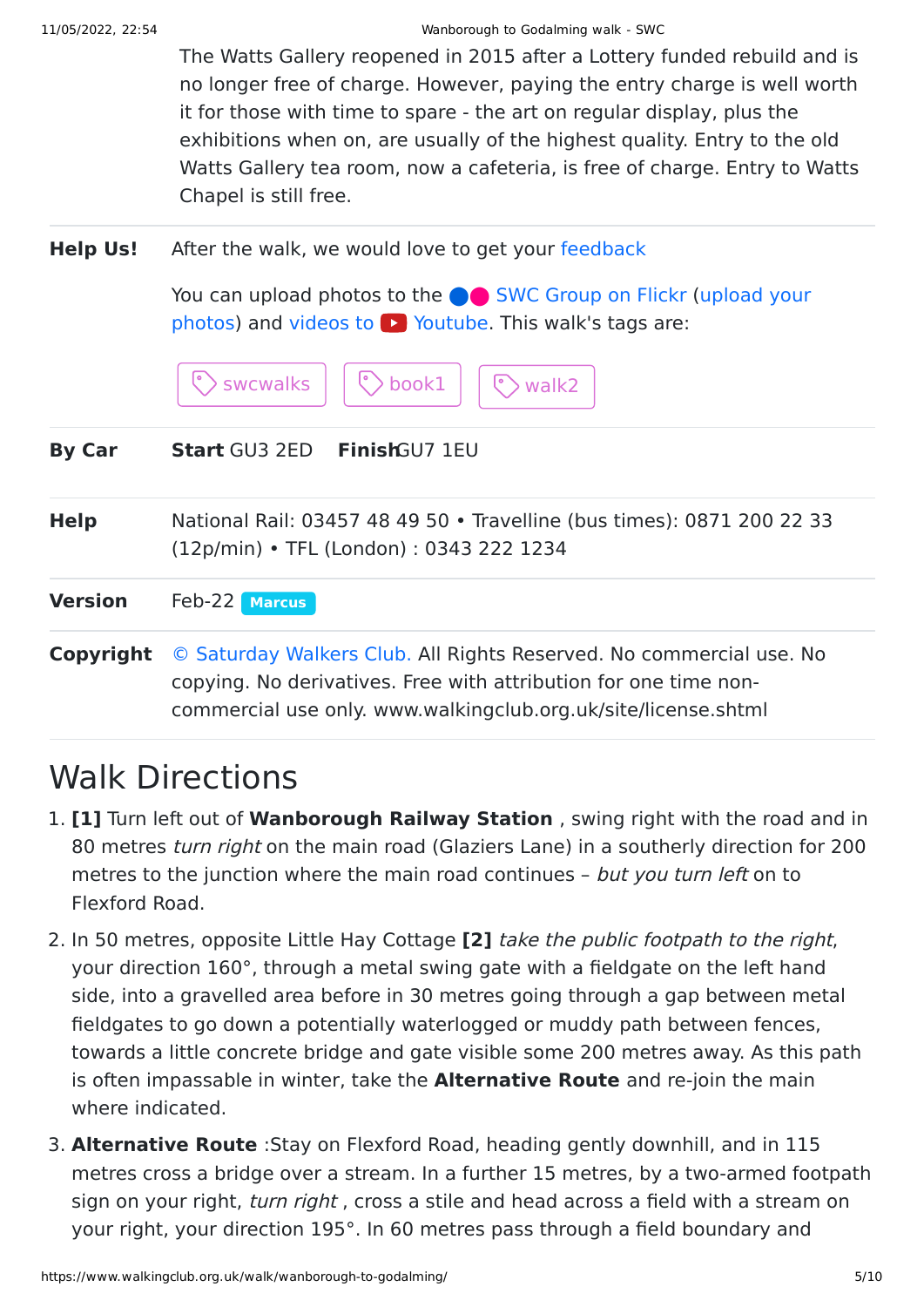continue ahead. In 65 metres cross a stile. In a further 70 metres turn right to cross the stream on *concrete stepping stones*, to go through a metal swing gate and in 5 metres *turn left* following the direction of a footpath sign, into a large field, to continue along its left-hand edge, following the field edge as it swings 90°to the right after 150 metres. In a further 25 metres, turn left through the gap in the hedge to continue on the Main Route .

- 4. **Main Route** : Having negotiated the path between fences, as you come to the little concrete bridge, go through a metal kissing gate, cross the bridge and continue on, in the direction of a footpath post, 150°, across a field, for a further 200 metres to the field hedge. Go through the gap in the hedge [ The Alternative Route joins here ], and straight on, southwards, with a hedge and stream on your left hand side. In 400 metres you go over a stile, then left for 30 metres, following the field edge on your left hand side. Bend right with the field edge, your direction now 215°, to continue straight on, still with the stream on your left-hand side.
- 5. In 150 metres you reach a car road **[3]** with a footpath sign and a house (Pear Tree Cottage) on your left hand side. Turn left on this road, which soon swings to the right, and in another 150 metres go left on a road with a footpath sign directing you to **Wanborough Church**, your direction 100°. **Wanborough Manor House** is to the left of the church.
- 6. To continue the walk, take the signposted bridleway just to the left of a redbrick gabled house (Manor House Farm) opposite the churchyard entrance, on a car-wide grassy track between hedges and bushes, gently uphill, your direction 140°. The bridleway is soon overarched by mixed evergreens and after a while narrows to a path and heads more steadily uphill, in 800 metres coming to the A31 road. With care, and patience, cross the first carriageway, turn left for 20 metres, turn right through light woodland and in 25 metres cross the second carriageway.
- 7. Continue on a signposted footpath, through a metal kissing gate, your direction 130° to head down the left hand side of **Greyfriars Vineyard** down the left-hand edge of the field. In 400 metres, at the bottom of the vineyard, go through a metal swing gate, to cross a gravel farm track, then through a gravelled overflow car park and through another metal swing gate to go half right through another section of the vineyard, your direction 135°.
- 8. Follow the signs ahead and in 85 metres go through a metal swing gate, to cross a farm track. Go right for 10 metres then onwards, your direction 130° to keep ahead through undergrowth and light woodland with the start of a golf course soon to your right. In 80 metres pass through a gap between fences and continue downwards. In a further 75 metres you pass to the left of a green.
- 9. Now follow footpath signs and white posts with orange bands up and across two fairways, before dropping down to a path beside a wooden fence to a house back garden. In 60 metres go up the house's gravel driveway to arrive at a T-junction **[4]** where you turn left on the **North Downs Way**, an earth car road, your direction 70°.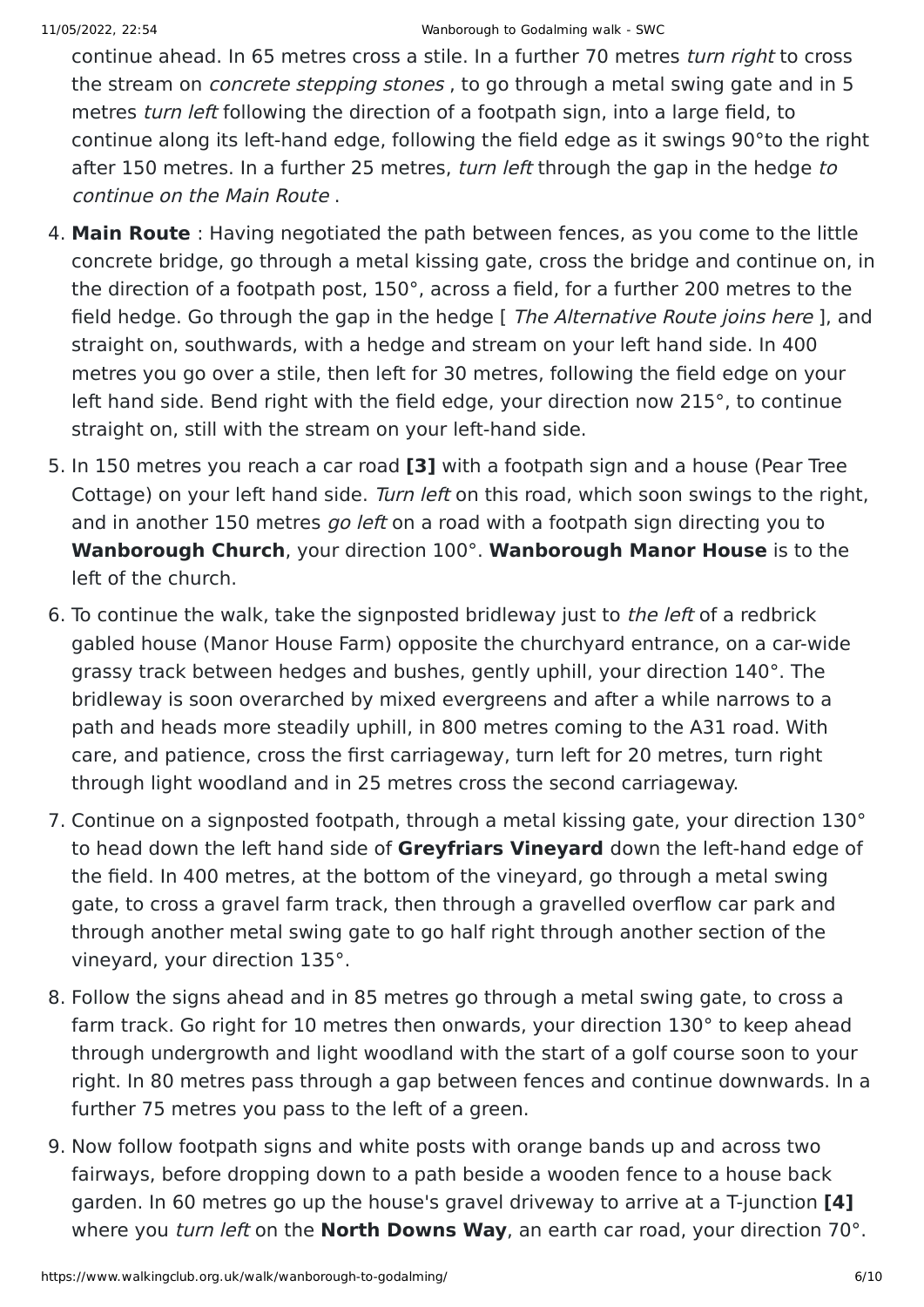- 10. Keep left at a fork in the road in 20 metres, and carry on downwards past a house called Questors on your left hand side and in 100 metres, at a staggered crossing of the ways in the wood, with three-armed footpath signs to your left and right, you carry straight on for 800m, still on the North Downs Way, your direction 65° towards the noise of traffic on the A3, ignoring ways off.
- 11. Go under the A3 on a tarmac lane and, in 60 metres, under a second bridge (this is the one designed by Lutyens)to keep straight on, ignoring forks to the left, in 120 metres coming to a road T-junction. Turn left on the road, and, in 40 metres, turn right at a sign to Watts Gallery. **The Watts Gallery Teashop** is the alternative place to have lunch and a visit to the **Watts Gallery** is highly recommended. After visiting the Tea Shop or Gallery, to get to **Watts Chapel**, return to the car road and turn left along it, your direction 230°. In 160 metres you pass Coneycroft Farm and Stud on your left and in another 100 metres you reach the cemetery with the chapel up above you on the hillside.
- 12. After visiting the Chapel, return downhill through the cemetery to the road and turn right (in the reverse direction you came from) and in 100 metres *turn right* at the footpath sign through a wooden swing gate just before Coneycroft Farm, to head down a grassy path between wooden fences. In 120 metres turn left through a wooden swing gate, pass a barn on your left and turn right onto a concrete road, your direction 110° with a horse jumping area cum manege on your right.
- 13. Ignore ways off. At the end of the concrete, in 170 metres, turn sharp right and in 5 metres go through a metal kissing gate and then ignore a path immediately to your left to continue on a path due south. In 40 metres, you have the edge of the wood on your left hand side and a wooden fence on your right. Carry on down the path with the edge of the wood on your left. In winter the path can be waterlogged or muddy and you may find the path just inside the wood, on your left, a more passable alternative way.
- 14. Keep ahead along either path, ignoring all ways off, for some 600 metres to come out of the wood onto a tarmac lane where you turn left **[5]**. In 10 metres, you turn right, past some houses on your left-hand side (one called Waterhaw), your direction now 200 degrees.
- 15. In 200 metres you arrive at **the Withies Inn**, on your left-hand side, the suggested pub lunch stop. After lunch, turn left on the road and continue ahead until in 160 metres you come to a T-junction with the main road, the B3000, called New Pond Road. Go straight over (slightly to the right) and continue on a lane called The Avenue, fringing the wood on its right-hand side, your direction 200°.
- 16. In 150 metres **[6][!]** take the first right onto a signposted bridleway to go into a wood. In 55 metres at a cross paths **[!]** carry straight on at a four-way signpost. In 20 metres cross a track and with a metal farmgate on your right, go ahead on a bridleway between hedges.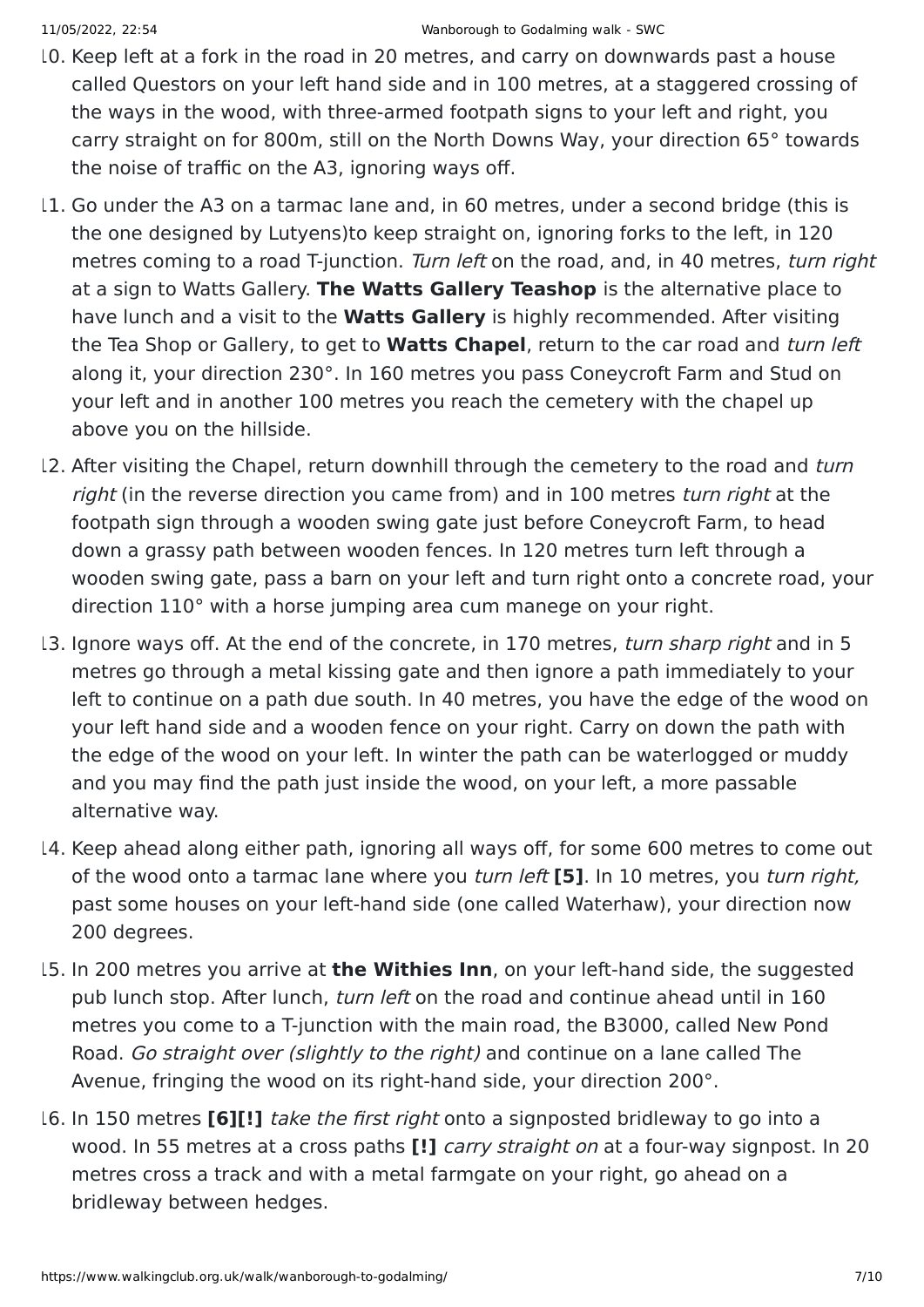- 17. You pass a house on your left-hand side in 80 metres and your way merges with a farm track, to carry straight on, along the left-hand edge of a field, your direction 220°. In a further 125 metres, where once there was an old ash tree on your left (part of its tree-trunk is lying forelornly on the ground) **[!]** turn right , your direction 265° along the left-hand edge of a field.
- 18. In 120 metres, follow the path as it bends left, to head due south on a narow path, with a fence on your right, with an enclosed avenue of young fruit trees to the right of the fence, and head steadily uphill.
- 19. In 350 metres, at the top of this incline, with a flight of earthen steps ahead of you, ignore a metal kissing gate on youir right which heads down into a vast field but instead *turn right* to continue with the edge of the wood on your left hand side, on a footpath going due west.
- 20. In 380 metres, turn right with the path for 15 metres and then left again, to continue now steadily uphill, your direction 215°, ignoring two gates into a wood on your right. In 60 metres you pass a large house on your right and 200 metres beyond it, at the top of the incline, you come out into its driveway and go straight on between houses, with Broomfeld Manor soon on your right. 70 metres past this manor, you come to the main road where, **[7]** you go go straight over on to another bridleway, your direction 250°.
- 21. 200 metres down this sunken path (which is like a flood drain in wet weather) you go straight across another car road onto another path, your direction 230°, soon between wooden fences on both sides. After 150 metres, you come to the end of the fence on your left-hand side and carry straight on downwards, through a wood, now between wire mesh fences.
- 22. In 150 metres the fencing ends and you keep ahead, now more steeply downhill. In a further 80 metres, at a T-junction, go left, following a blue bridleway arrow, due south. In 15 metres ignore a yellow arrow footpath uphill to your left (which goes off at 130°) to keep on due south, still downwards, along a wide path.
- 23. In 450 metres, you pass a dry stone wall on your right hand side with a lovely sixteenth century mansion house with varied window styles beyond it. **[8]** Just past this house *turn left* on a tarmac lane, your direction 145 degrees. In 80 metres you go through a wooden swing gate (a wooden fieldgate and the entrance to Milton Wood on its right-hand side) and head down an entrance way, with a brick wall and flank wall to Milton Wood on your immediate right. In 90 metres you pass on your left "The Little Garage in the Lane" and keep on down what is now a earth path.
- 24. In 150 metres go through a metal barrier, now alongside the River Wey, over and down to your right.
- 25. Keep ahead on an undulating earth and sandy path which in places goes over planks and duckboards and up earthen steps. **[!]** Take care as you proceed along this path, which is in poor condition (winter 2021) and tends to be very muddy in winter. In addition, footbeds are uneven in places.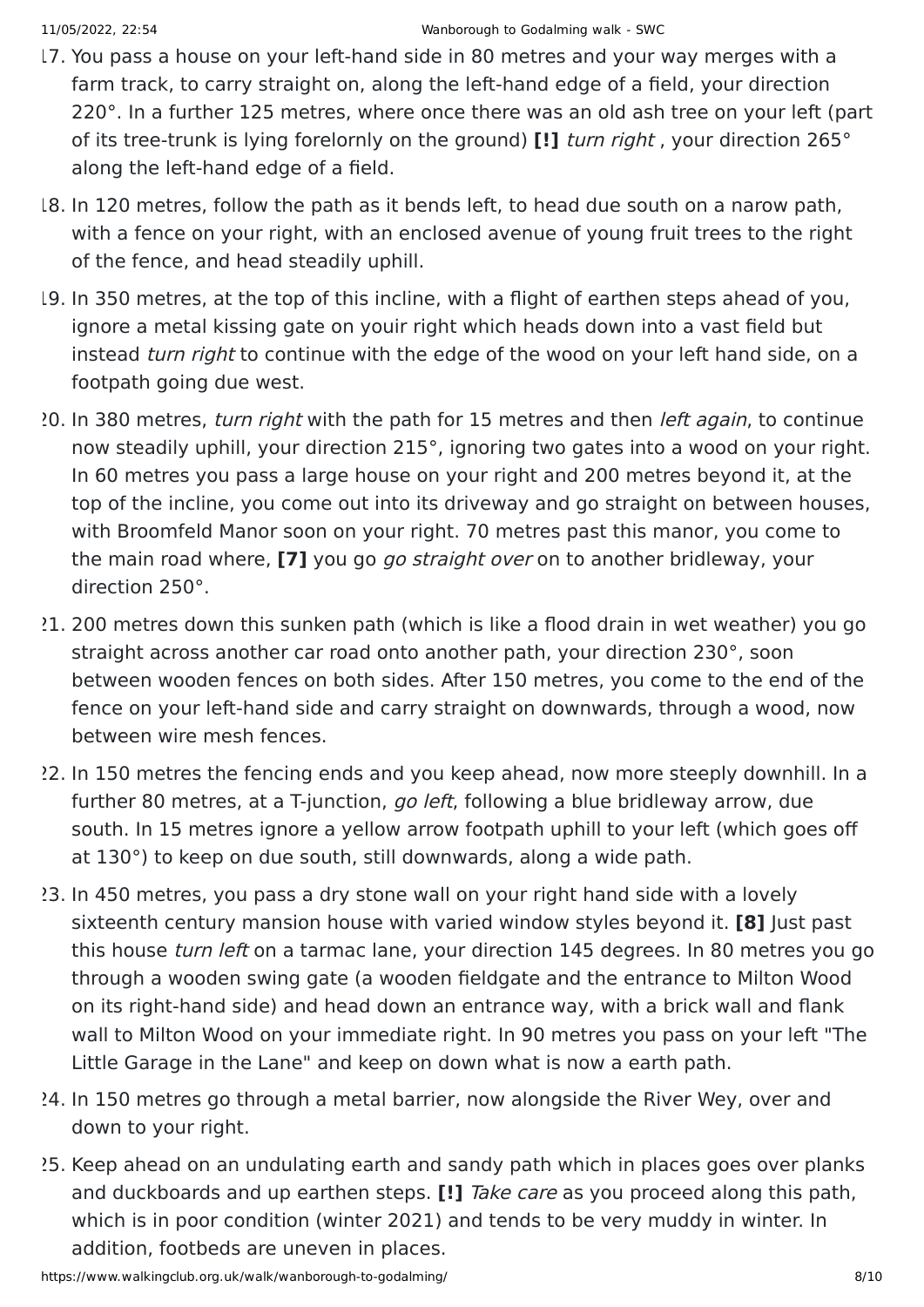- 26. Some 500 metres along this path you go through another metal barrier. In 40 metres, and one metre before the start of a tarmac road and a housing estate, **[!]** follow the public footpath signpost *right*, downhill, your direction due south.
- 27. In 75 metres go over a concrete bridge, with a WW2 brick pillbox to its left, and in 8 metres ignore the signposted footpath to the left. Keep ahead and in another 8 metres, at a path junction *bear left*(ignoring the path to your right) and go under pylons, your direction 140°, with the River Wey on your right-hand side.
- 28. In 45 metres you pass under more pylons. In 10 metres ignore a minor path to your right and keep ahead. In a further 20 metres the path swings to the left and you are back beside the River Wey on your right.
- 29. Keep ahead on this riverside path and in 120 metres you go under more pylons and more again in 55 metres. In a further 120 metres after the path has been through bends your way merges with a tarmac path coming from the left and you continue ahead. In 150 metres cross a stream on a wooden bridge with wooden handrails.
- 30. In 280 metres, you cross a concrete bridge with scaffolding pole railings. In 5 metres go through a metal barrier across an entrance drive and straight on, passing a red brick estate manager's office on your right hand side, with a stream on your left hand side.
- 31. In 65 metres at a tarmac road go right, your direction 170°. In 20 metres go under the railway line . 10 metres after the bridge, fork right on a signposted public footpath. In 110 metres, having kept parallel to the road, cross the river on a wooden bridge with wooden railings.
- 32. In 35 metres you are back on the main Borough Road and go straight on, in 65 metres reaching the entrance to the Church of St Peter and St Paul.
- 33. If you want to go straight to the railway station without tea, turn right here down Deanery Place but instead of following Station Road, take the passageway straight ahead which takes you to the station.
- 34. If you wish to skip tea and continue your walk to Guildford (4 miles away) take the signposted Riverside Path just after the bridge.
- 35. For tea, go left up Church Street which is a car road made of bricks (signposted 'To the High Street'), your direction 125°. You pass on your right-hand side **The Star** , the recommended pub for beer lovers. A little further on up Church Street you come to the junction with the High Street, with the Old Town Hall ahead of you. Here turn left for **Cafe Mila** , Caffè Nero and Costa Coffee, and the Wetherspoons pub.
- 36. After tea, retrace your steps to the church. Go back down the High Street and at the Old Town Hall, turn right down Church Street. When you reach the church go straight on to pick up the passageway ahead leading to the railway station.
- 37. At **Godalming Railway Station** go over the new pedestrian bridge for the Londonbound platform.